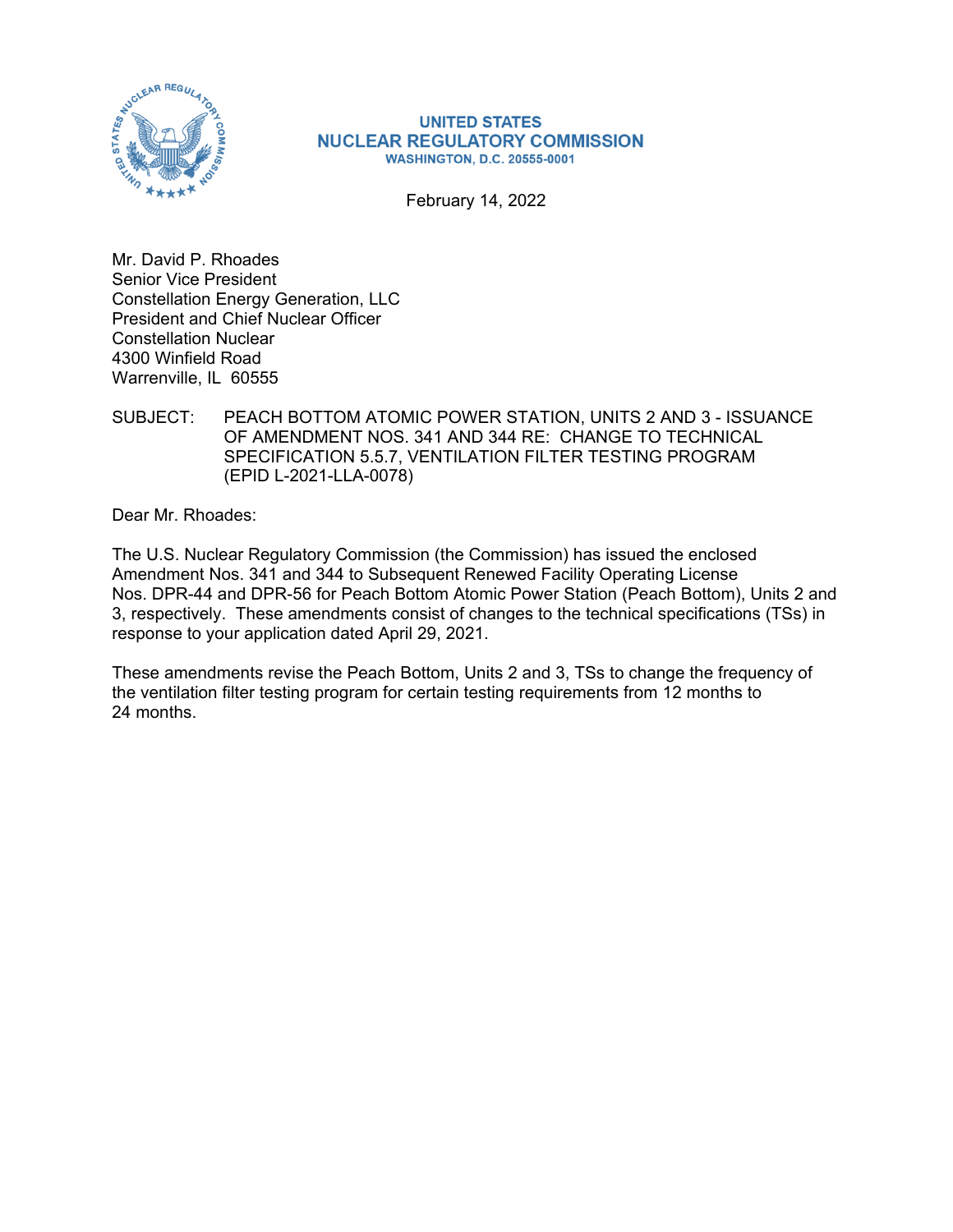A copy of the related safety evaluation is also enclosed. A Notice of Issuance will be included in the Commission's monthly *Federal Register* notice.

Sincerely,

### */RA/*

Jason C. Paige, Senior Project Manager Plant Licensing Branch I Division of Operating Reactor Licensing Office of Nuclear Reactor Regulation

Docket Nos. 50-277 and 50-278

Enclosures:

- 1. Amendment No. 341 to Subsequent Renewed Facility DPR-44
- 2. Amendment No. 344 to Subsequent Renewed Facility DPR-56
- 3. Safety Evaluation

cc: Listserv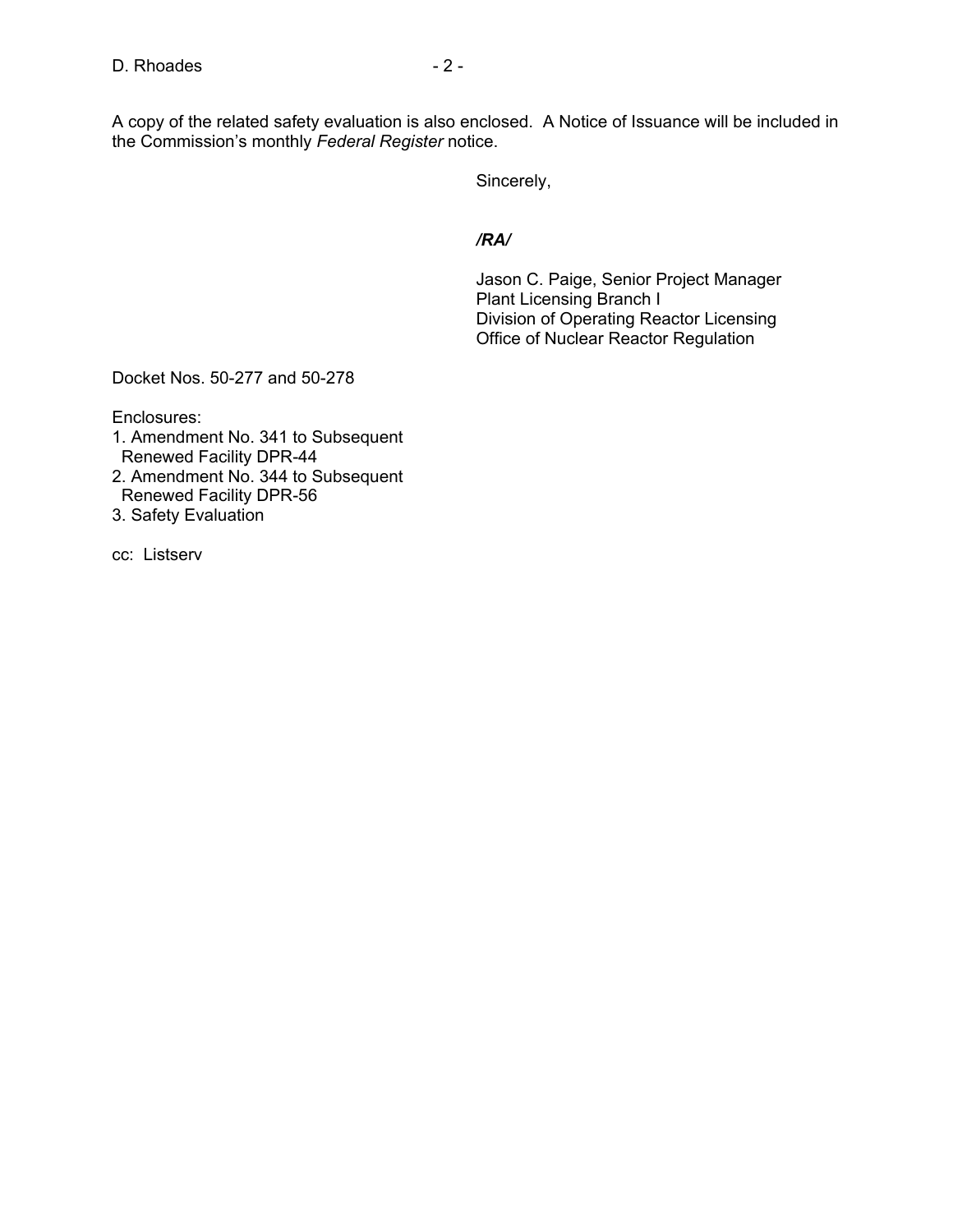

### **UNITED STATES NUCLEAR REGULATORY COMMISSION WASHINGTON, D.C. 20555-0001**

# CONSTELLATION ENERGY GENERATION, LLC

# **PSEG NUCLEAR LLC**

# DOCKET NO. 50-277

## PEACH BOTTOM ATOMIC POWER STATION, UNIT 2

## AMENDMENT TO SUBSEQUENT RENEWED FACILITY OPERATING LICENSE

Amendment No. 341 Subsequent Renewed License No. DPR-44

- 1. The U.S. Nuclear Regulatory Commission (the Commission) has found that:
	- A. The application for amendment by Exelon Generation Company, LLC (Exelon Generation Company), dated April 29, 2021, complies with the standards and requirements of the Atomic Energy Act of 1954, as amended (the Act), and the Commission's rules and regulations set forth in 10 CFR Chapter I;
	- B. The facility will operate in conformity with the application, the provisions of the Act, and the rules and regulations of the Commission;
	- C. There is reasonable assurance (i) that the activities authorized by this amendment can be conducted without endangering the health and safety of the public, and (ii) that such activities will be conducted in compliance with the Commission's regulations;
	- D. The issuance of this amendment will not be inimical to the common defense and security or to the health and safety of the public; and
	- E. The issuance of this amendment is in accordance with 10 CFR Part 51 of the Commission's regulations and all applicable requirements have been satisfied.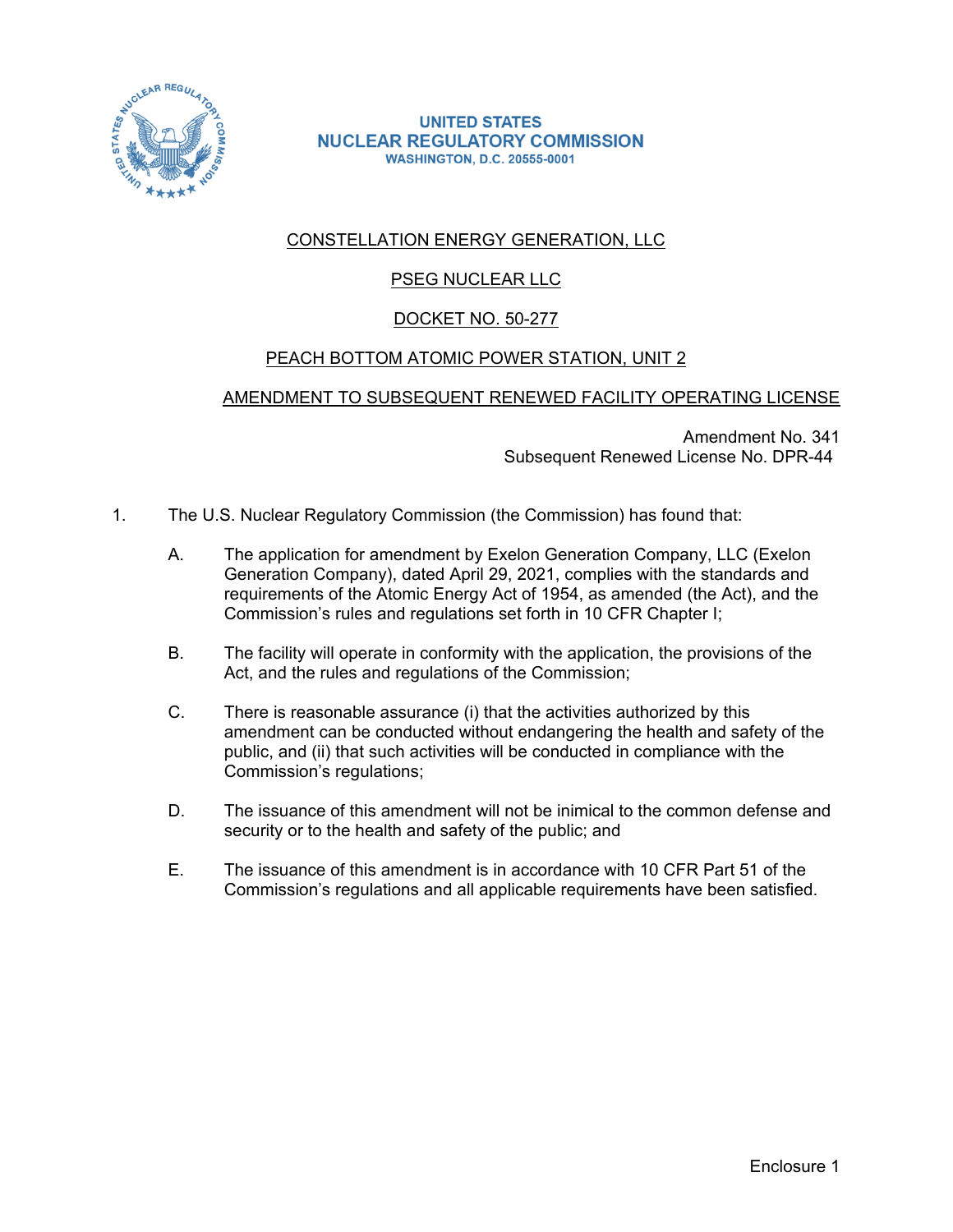- 2. Accordingly, the license is amended by changes to the Technical Specifications as indicated in the attachment to this license amendment, and paragraph 2.C.(2) of Subsequent Renewed Facility Operating License No. DPR-44 is hereby amended to read as follows:
	- 2.C.(2) Technical Specifications

 The Technical Specifications contained in Appendices A and B, as revised through Amendment No. 341, are hereby incorporated in the license. Constellation Energy Generation shall operate the facility in accordance with the Technical Specifications.

3. This license amendment is effective as of its date of issuance and shall be implemented within 60 days.

### FOR THE NUCLEAR REGULATORY COMMISSION

James G. Danna

Digitally signed by James G. Danna Date: 2022.02.14 10:47:00 -05'00'

James G. Danna, Chief Plant Licensing Branch I Division of Operating Reactor Licensing Office of Nuclear Reactor Regulation

Attachment: Changes to the Subsequent Renewed Facility Operating License and Technical Specifications

Date of Issuance: February 14, 2022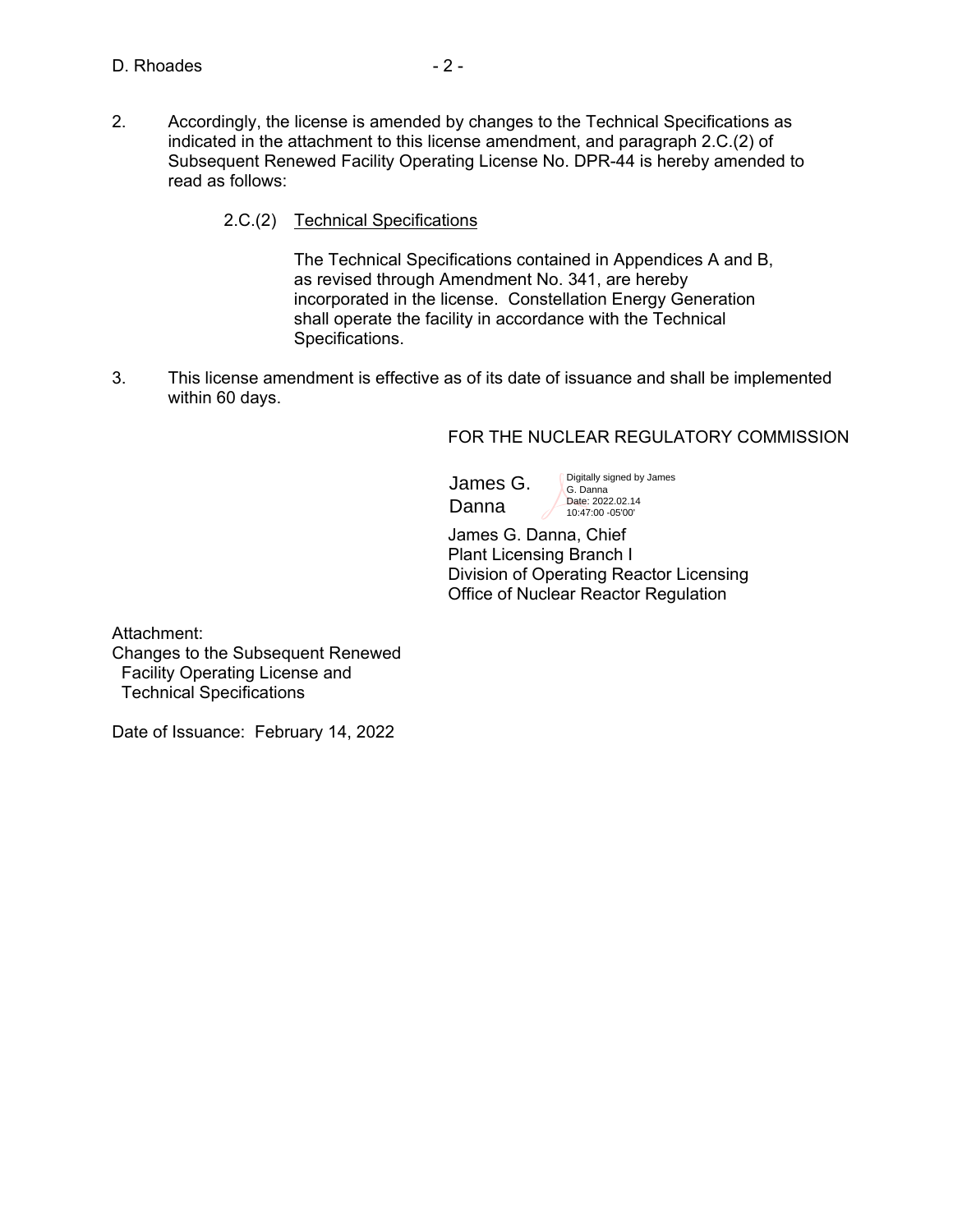## ATTACHMENT TO LICENSE AMENDMENT NO. 341

### PEACH BOTTOM ATOMIC POWER STATION, UNIT 2

### SUBSEQUENT RENEWED FACILITY OPERATING LICENSE NO. DPR-44

### DOCKET NO. 50-277

Replace the following page of the Subsequent Renewed Facility Operating License with the attached revised page. The revised page is identified by amendment number and contains marginal lines indicating the areas of change.

| Remove | Insert |
|--------|--------|
| Page 3 | Page 3 |

Replace the following pages of the Appendix A Technical Specifications with the attached revised pages. The revised pages are identified by amendment number and contain marginal lines indicating the areas of change.

| Remove     | Insert     |
|------------|------------|
| $5.0 - 12$ | $5.0 - 12$ |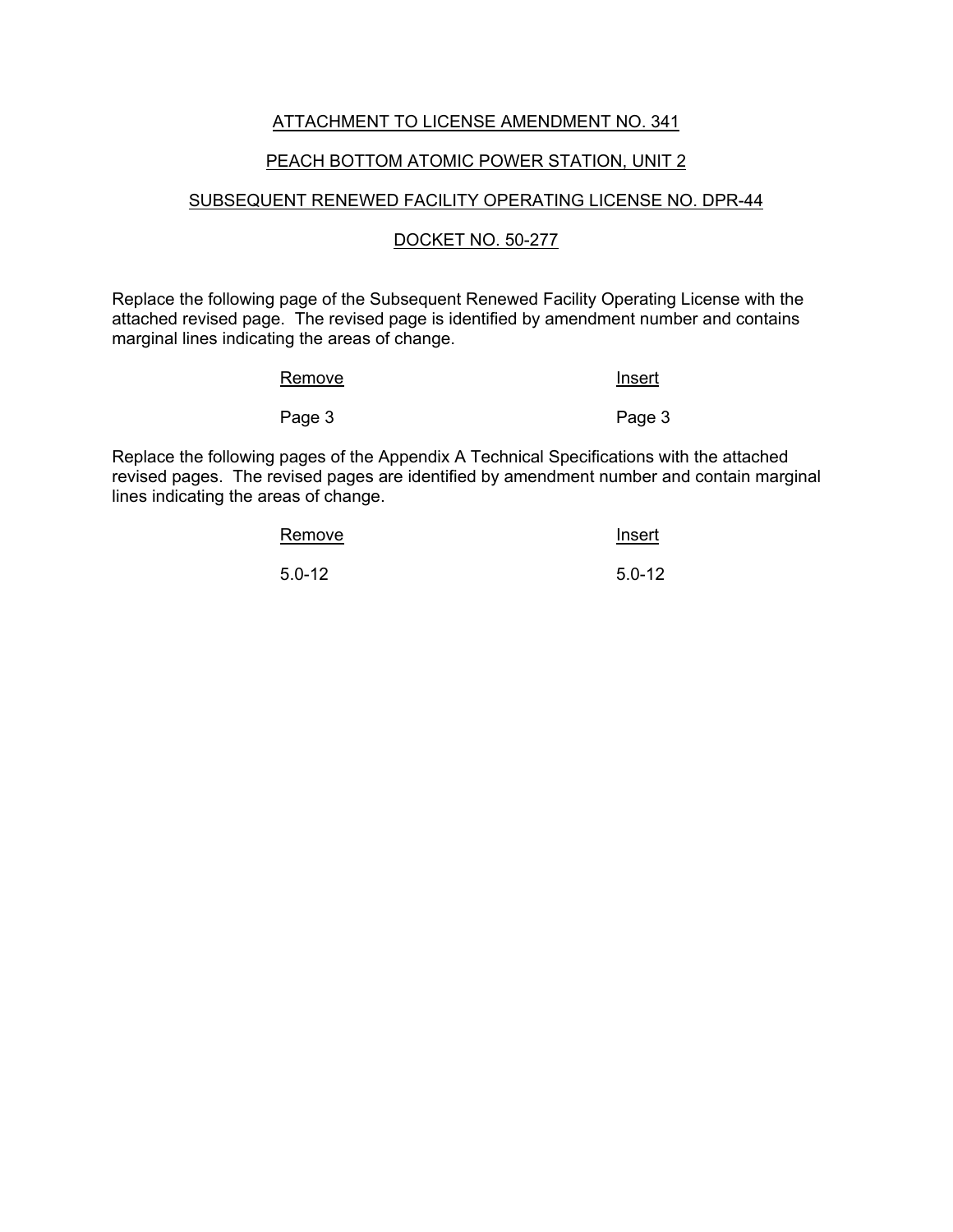- (1) Constellation Energy Generation, LLC, pursuant to Section 104b of the Act and 10 CFR Part 50, "Licensing of Production and Utilization Facilities," to possess, use, and operate the facility and PSEG Nuclear to possess the facility at the designated location in Peach Bottom, York County, Pennsylvania in accordance with the procedures and limitations set forth in this license;
- (2) Constellation Energy Generation, LLC, pursuant to the Act and 10 CFR Part 70, to receive, possess, and use at any time special nuclear material as reactor fuel, in accordance with the limitations for storage and amounts required for reactor operation, as described in the Final Safety Analysis Report, as supplemented and amended;
- (3) Constellation Energy Generation, LLC, pursuant to the Act and 10 CFR Parts 30, 40, and 70, to receive, possess, and use at any time any byproduct, source, and special nuclear material as sealed neutron sources for reactor startup, sealed sources for reactor instrumentation and radiation monitoring equipment calibration, and as fission detectors in amounts as required;
- (4) Constellation Energy Generation, LLC, pursuant to the Act and 10 CFR Parts 30, 40 and 70, to receive, possess, and use in amounts as required any byproduct, source, or special nuclear material without restriction to chemical or physical form for sample analysis or instrument calibration or when associated with radioactive apparatus or components;
- (5) Constellation Energy Generation, LLC, pursuant to the Act and 10 CFR Parts 30 and 70, to possess, but not to separate, such byproduct and special nuclear material as may be produced by operation of the facility, and such Class B and Class C low-level radioactive waste as may be produced by the operation of Limerick Generating Station, Units 1 and 2.
- C. This subsequent renewed license shall be deemed to contain and is subject to the conditions specified in the following Commission regulations in 10 CFR Chapter I: Part 20, Section 30.34 of Part 30, Section 40.41 of Part 40, Section 50.54 of Part 50, and Section 70.32 of Part 70; all applicable provisions of the Act and the rules, regulations, and orders of the Commission now or hereafter in effect; and is subject to the additional conditions specified below:
	- (1) Maximum Power Level

 Constellation Energy Generation, LLC is authorized to operate the Peach Bottom Atomic Power Station, Unit 2, at steady state reactor core power levels not in excess of 4016 megawatts thermal.

(2) Technical Specifications

 The Technical Specifications contained in Appendices A and B, as revised through Amendment No. 340, are hereby incorporated in the license. Constellation Energy Generation, LLC shall operate the facility in accordance with the Technical Specifications.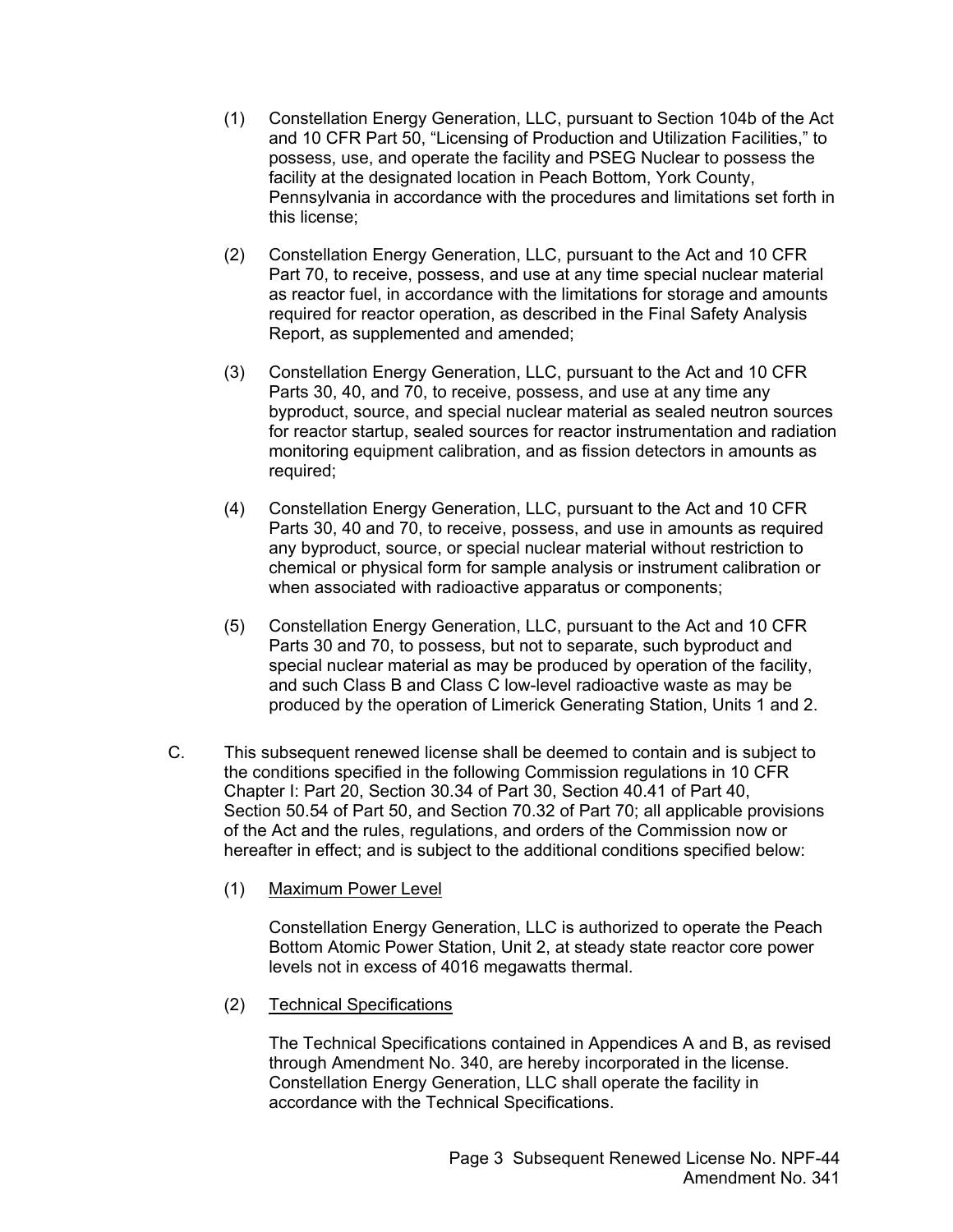### 5.5 Programs and Manuals

#### 5.5.7 Ventilation Filter Testing Program (VFTP) (continued)

- 1) Once per 24 months for standby service or after 720 hours of system operation; and,
- 2) After each complete or partial replacement of the HEPA filter train or charcoal adsorber filter; after any structural maintenance on the system housing; and, following significant painting, fire, or chemical release in any ventilation zone communicating with the system while it is in operation.

Tests described in Specifications 5.5.7.d and 5.5.7.e shall be performed once per 24 months.

The provisions of SR 3.0.2 and SR 3.0.3 are applicable to the VFTP test frequencies.

a. Demonstrate for each of the ESF systems that an inplace test of the HEPA filters shows a penetration and system bypass 1.0% when tested in accordance with Regulatory Guide 1.52, Revision 2, Section 5c, and ASME N510-1989, Sections 6 (Standby Gas Treatment (SGT) System only) and 10, at the system flowrate specified below.

| <b>ESF Ventilation System</b>                             | Flowrate (cfm)  |
|-----------------------------------------------------------|-----------------|
| SGT System                                                | 7200 to<br>8800 |
| Main Control Room Emergency<br>Ventilation (MCREV) System | 2700 to<br>3300 |

(continued)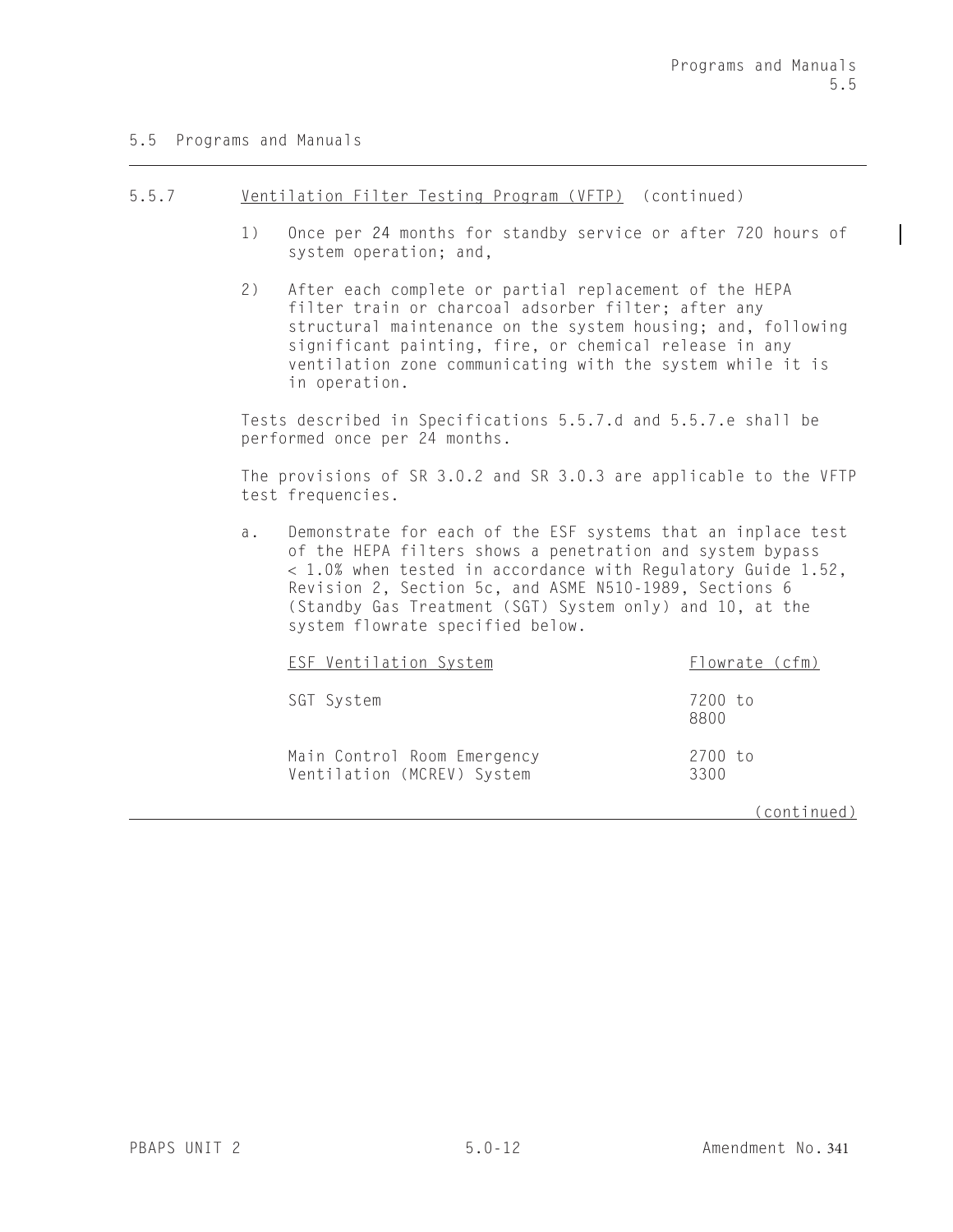

**UNITED STATES NUCLEAR REGULATORY COMMISSION WASHINGTON, D.C. 20555-0001** 

# CONSTELLATION ENERGY GENERATION, LLC

# PSEG NUCLEAR LLC

# DOCKET NO. 50-278

## PEACH BOTTOM ATOMIC POWER STATION, UNIT 3

## AMENDMENT TO SUBSEQUENT RENEWED FACILITY OPERATING LICENSE

Amendment No. 344 Subsequent Renewed License No. DPR-56

- 1. The U.S. Nuclear Regulatory Commission (the Commission) has found that:
	- A. The application for amendment by Exelon Generation Company, LLC (Exelon Generation Company), dated April 29, 2021, complies with the standards and requirements of the Atomic Energy Act of 1954, as amended (the Act), and the Commission's rules and regulations set forth in 10 CFR Chapter I;
	- B. The facility will operate in conformity with the application, the provisions of the Act, and the rules and regulations of the Commission;
	- C. There is reasonable assurance (i) that the activities authorized by this amendment can be conducted without endangering the health and safety of the public, and (ii) that such activities will be conducted in compliance with the Commission's regulations;
	- D. The issuance of this amendment will not be inimical to the common defense and security or to the health and safety of the public; and
	- E. The issuance of this amendment is in accordance with 10 CFR Part 51 of the Commission's regulations and all applicable requirements have been satisfied.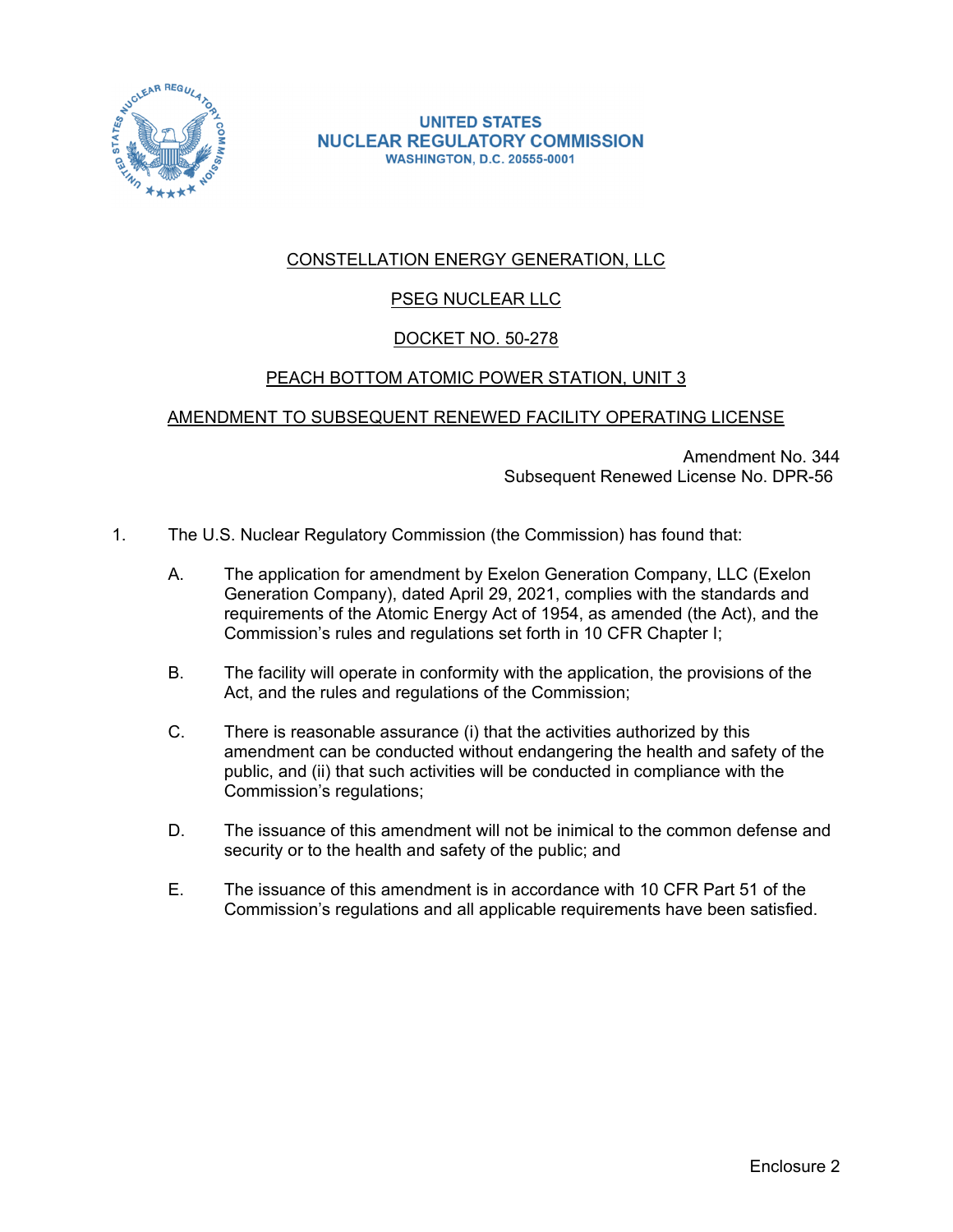- 2. Accordingly, the license is amended by changes to the Technical Specifications as indicated in the attachment to this license amendment, and paragraph 2.C.(2) of Subsequent Renewed Facility Operating License No. DPR-56 is hereby amended to read as follows:
	- 2.C.(2) Technical Specifications
		- The Technical Specifications contained in Appendices A and B, as revised through Amendment No. 344, are hereby incorporated in the license. Constellation Energy Generation shall operate the facility in accordance with the Technical Specifications.
- 3. This license amendment is effective as of its date of issuance and shall be implemented within 60 days.

FOR THE NUCLEAR REGULATORY COMMISSION

James G. Danna

Digitally signed by James G. Danna Date: 2022.02.14 10:47:36 -05'00'

James G. Danna, Chief Plant Licensing Branch I Division of Operating Reactor Licensing Office of Nuclear Reactor Regulation

Attachment:

Changes to the Subsequent Renewed Facility Operating License and Technical Specifications

Date of Issuance: February 14, 2022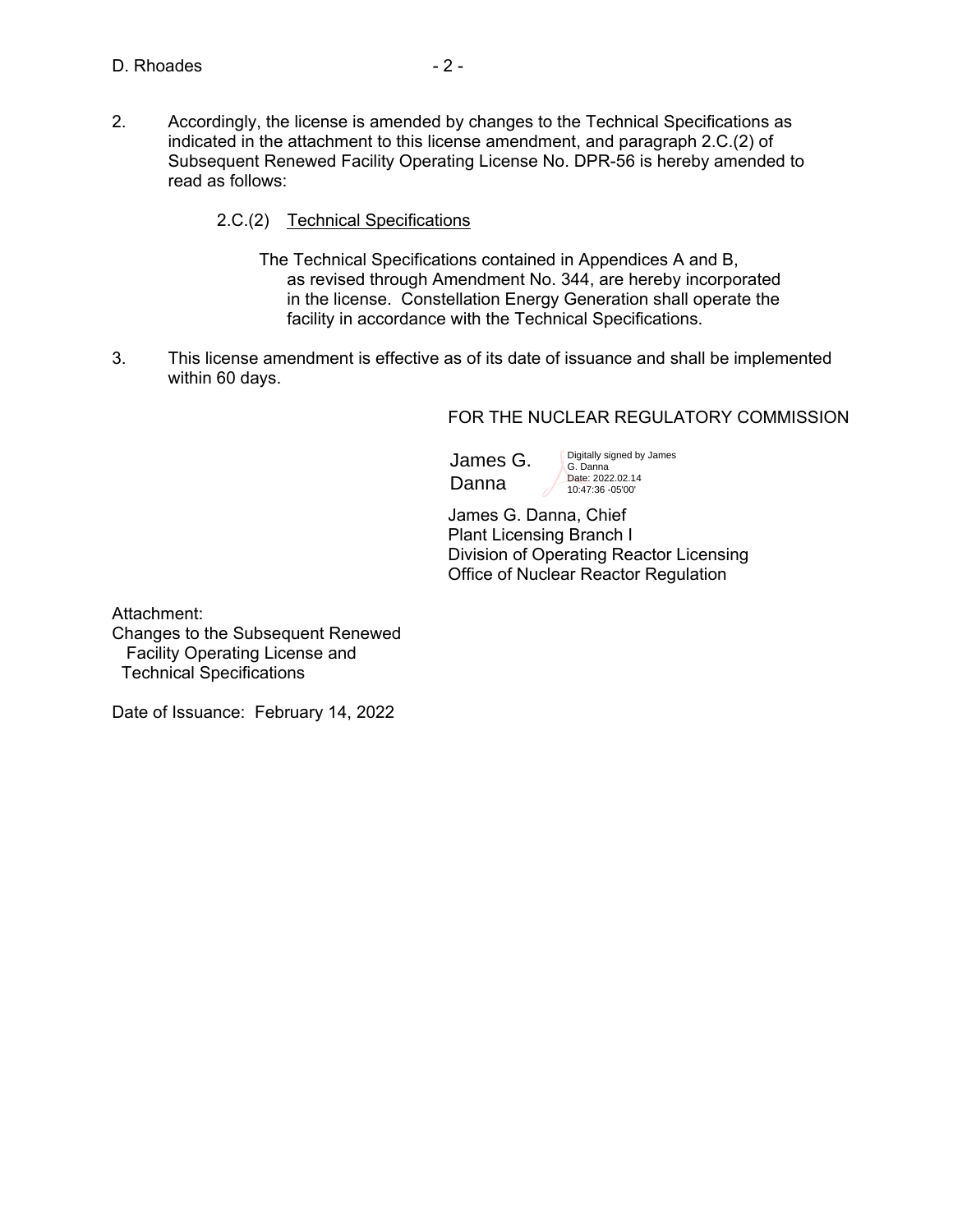## ATTACHMENT TO LICENSE AMENDMENT NO. 344

### PEACH BOTTOM ATOMIC POWER STATION, UNIT 3

### SUBSEQUENT RENEWED FACILITY OPERATING LICENSE NO. DPR-56

### DOCKET NO. 50-278

Replace the following page of the Subsequent Renewed Facility Operating License with the attached revised page. The revised page is identified by amendment number and contains marginal lines indicating the areas of change.

| Remove | <u>Insert</u> |
|--------|---------------|
| Page 3 | Page 3        |

Replace the following pages of the Appendix A Technical Specifications with the attached revised pages. The revised pages are identified by amendment number and contain marginal lines indicating the areas of change.

| Remove     | Insert     |
|------------|------------|
| $5.0 - 12$ | $5.0 - 12$ |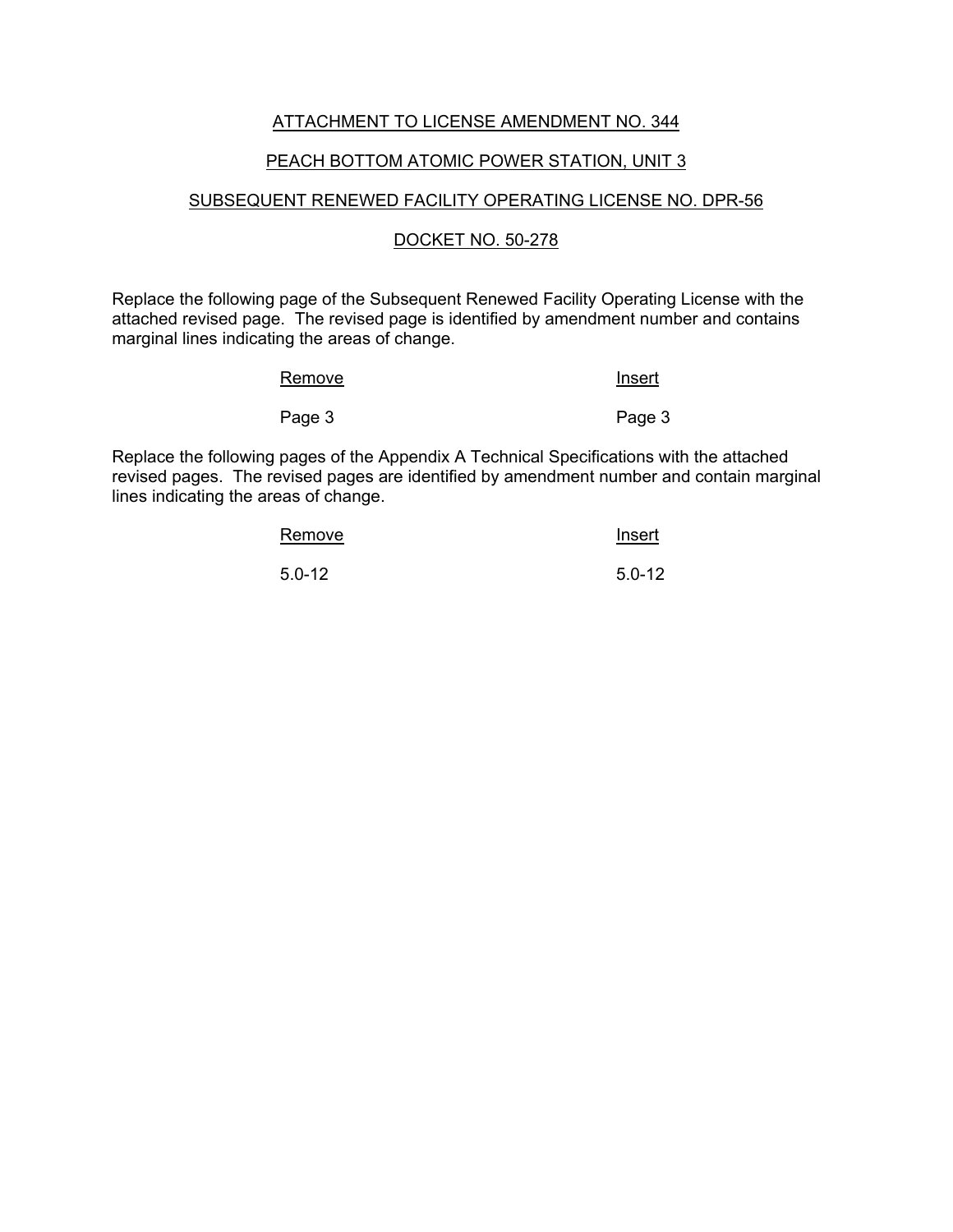Pennsylvania in accordance with the procedures and limitations set forth in this license;

- (2) Constellation Energy Generation, LLC, pursuant to the Act and 10 CFR Part 70, to receive, possess, and use at any time special nuclear material as reactor fuel, in accordance with the limitations for storage and amounts required for reactor operation, as described in the Final Safety Analysis Report, as supplemented and amended;
- (3) Constellation Energy Generation, LLC, pursuant to the Act and 10 CFR Parts 30, 40, and 70, to receive, possess, and use at any time any byproduct, source, and special nuclear material as sealed neutron sources for reactor startup, sealed sources for reactor instrumentation and radiation monitoring equipment calibration, and as fission detectors in amounts as required;
- (4) Constellation Energy Generation, LLC, pursuant to the Act and 10 CFR Parts 30, 40 and 70, to receive, possess, and use in amounts as required any byproduct, source, or special nuclear material without restriction to chemical or physical form for sample analysis or instrument calibration or when associated with radioactive apparatus or components;
- (5) Constellation Energy Generation, LLC, pursuant to the Act and 10 CFR Parts 30 and 70, to possess, but not to separate, such byproduct and special nuclear material as may be produced by operation of the facility, and such Class B and Class C low-level radioactive waste as may be produced by the operation of Limerick Generating Station, Units 1 and 2.
- C. This subsequent renewed license shall be deemed to contain and is subject to the conditions specified in the following Commission regulations in 10 CFR Chapter I: Part 20, Section 30.34 of Part 30, Section 40.41 of Part 40, Section 50.54 of Part 50, and Section 70.32 of Part 70; all applicable provisions of the Act and the rules, regulations, and orders of the Commission now or hereafter in effect; and is subject to the additional conditions specified below:
	- (1) Maximum Power Level

 Constellation Energy Generation, LLC is authorized to operate the Peach Bottom Atomic Power Station, Unit No. 3, at steady state reactor core power levels not in excess of 4016 megawatts thermal.

(2) Technical Specifications

 The Technical Specifications contained in Appendices A and B, as revised through Amendment No. 343, are hereby incorporated in the license. Constellation Energy Generation, LLC shall operate the facility in accordance with the Technical Specifications.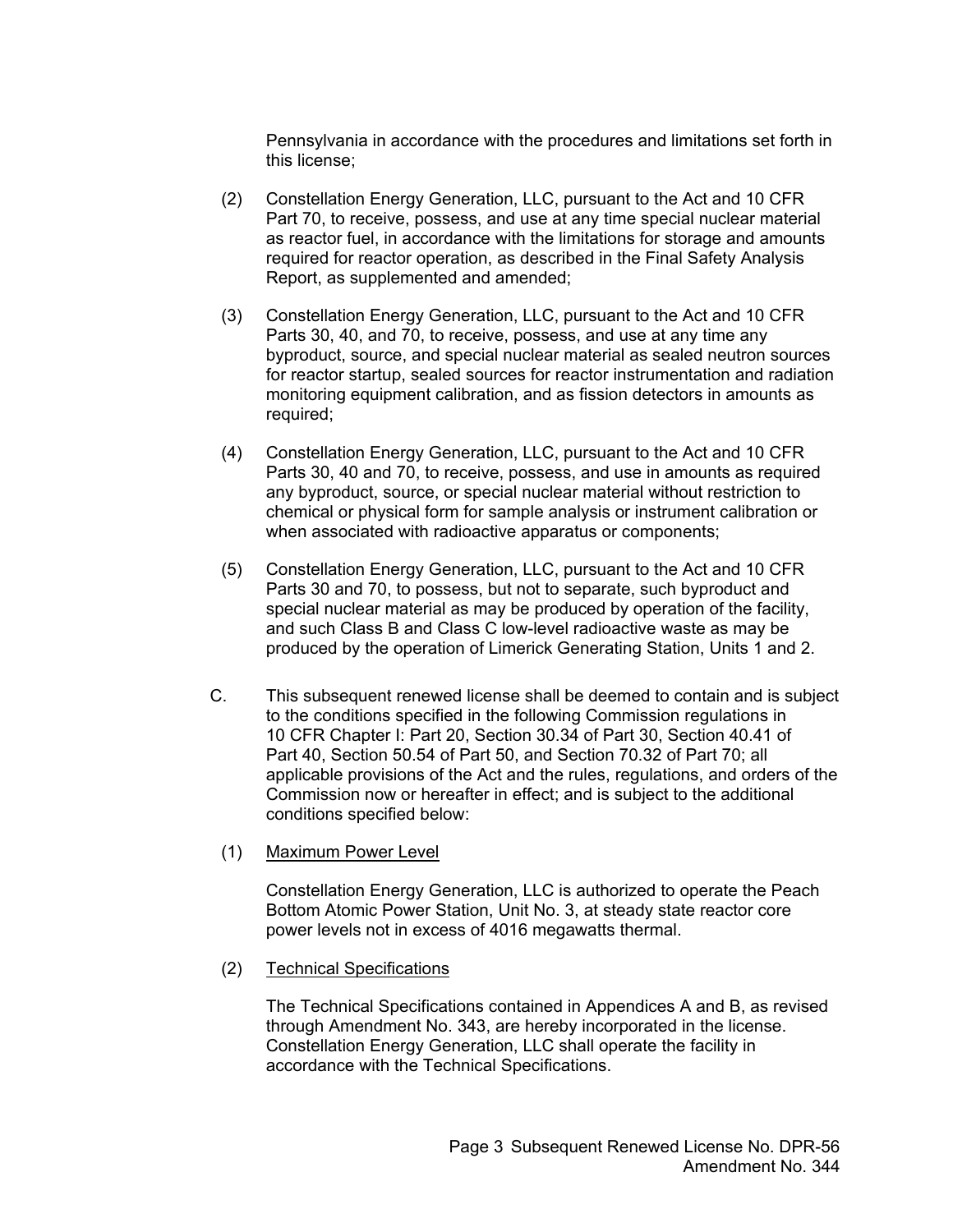### 5.5 Programs and Manuals

#### 5.5.7 Ventilation Filter Testing Program (VFTP) (continued)

- 1) Once per 24 months for standby service or after 720 hours of system operation; and,
- 2) After each complete or partial replacement of the HEPA filter train or charcoal adsorber filter; after any structural maintenance on the system housing; and, following significant painting, fire, or chemical release in any ventilation zone communicating with the system while it is in operation.

Tests described in Specifications 5.5.7.d and 5.5.7.e shall be performed once per 24 months.

The provisions of SR 3.0.2 and SR 3.0.3 are applicable to the VFTP test frequencies.

a. Demonstrate for each of the ESF systems that an inplace test of the HEPA filters shows a penetration and system bypass 1.0% when tested in accordance with Regulatory Guide 1.52, Revision 2, Section 5c, and ASME N510-1989, Sections 6 (Standby Gas Treatment (SGT) System only) and 10, at the system flowrate specified below.

| <b>ESF Ventilation System</b>                             | Flowrate (cfm)  |
|-----------------------------------------------------------|-----------------|
| SGT System                                                | 7200 to<br>8800 |
| Main Control Room Emergency<br>Ventilation (MCREV) System | 2700 to<br>3300 |

(continued)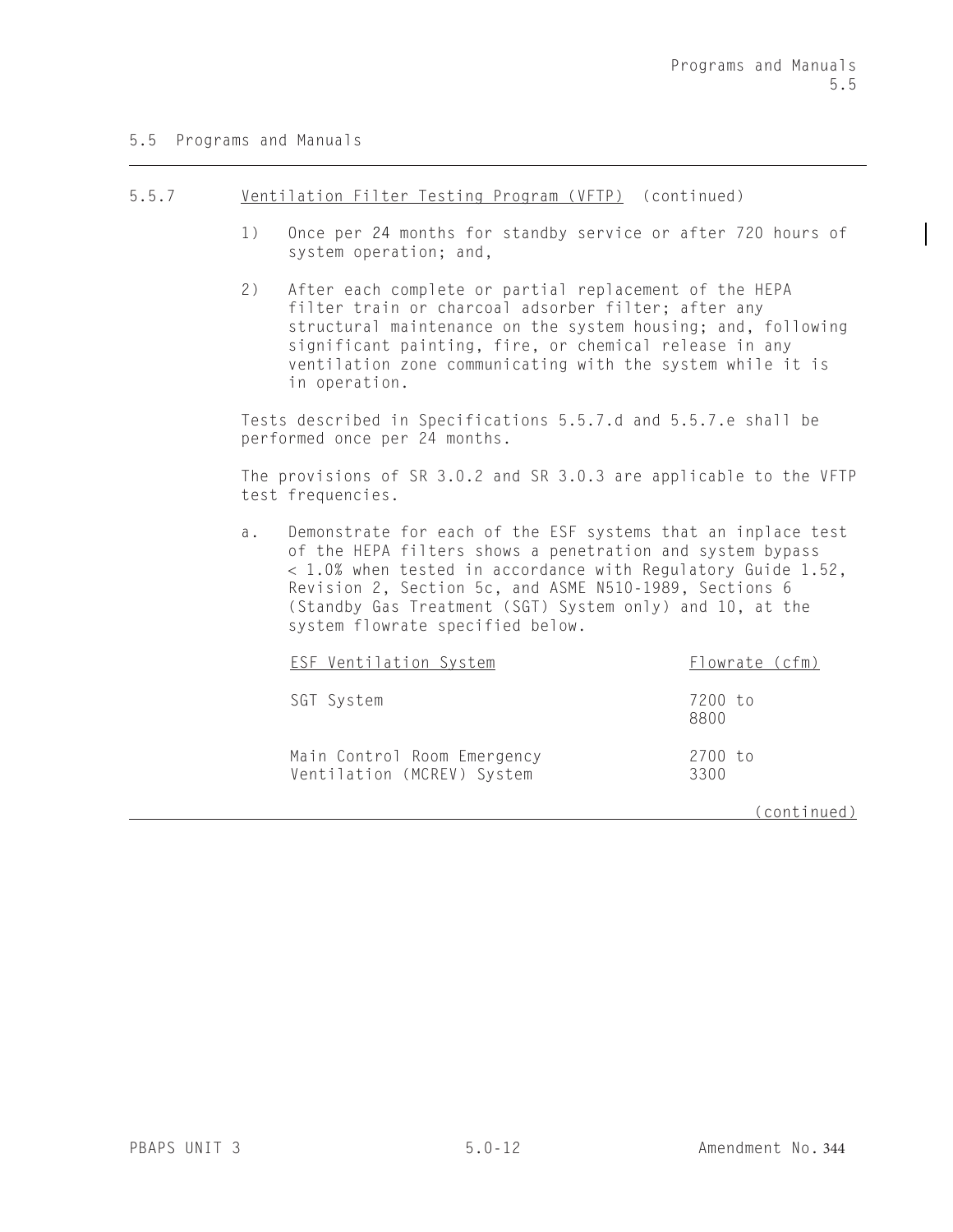

# SAFETY EVALUATION BY THE OFFICE OF NUCLEAR REACTOR REGULATION

## RELATED TO AMENDMENT NO. 341 TO SUBSEQUENT RENEWED FACILITY OPERATING

## LICENSE NO. DPR-44 AND

## AMENDMENT NO. 344 TO SUBSEQUENT RENEWED FACILITY OPERATING

# LICENSE NO. DPR-56

# CONSTELLATION EENRGY GENERATION, LLC

# PSEG NUCLEAR LLC

## PEACH BOTTOM ATOMIC POWER STATION, UNITS 2 AND 3

# DOCKET NOS. 50-277 AND 50-278

## 1.0 INTRODUCTION

By application dated April 29, 2021 (Agencywide Documents Access and Management System (ADAMS) Accession No. ML21119A141), Exelon Generation Company, LLC (the licensee), requested changes to Technical Specifications (TS) 5.5.7, "Ventilation Filter Testing Program [VFTP]," for certain testing requirements for Peach Bottom Atomic Power Station, Units 2 and 3 (PBAPS 2 and 3). Specifically, the proposed change revises the frequency for performing certain testing requirements from 12 months to 24 months. The VFTP described in TS 5.5.7 establishes the required testing of engineered safety feature (ESF) filter ventilation systems; specifically, the Standby Gas Treatment (SGT) system and the Main Control Room Emergency Ventilation Filtration (MCREV) system in accordance with Regulatory Guide (RG) 1.52, Revision 2 (Reference 1), and American Society of Mechanical Engineers (ASME) N510-1989 (Reference 2).

- 2.0 REGULATORY EVALUATION
- 2.1 Standby Gas Treatment System

The design basis for the SGT system is to mitigate the consequences of a design-basis accident (DBA), loss-of-coolant accident (LOCA), and fuel-handling accidents (FHAs). The SGT system is designed to ensure that radioactive materials that leak from the primary containment into the secondary containment following a DBA LOCA are filtered and adsorbed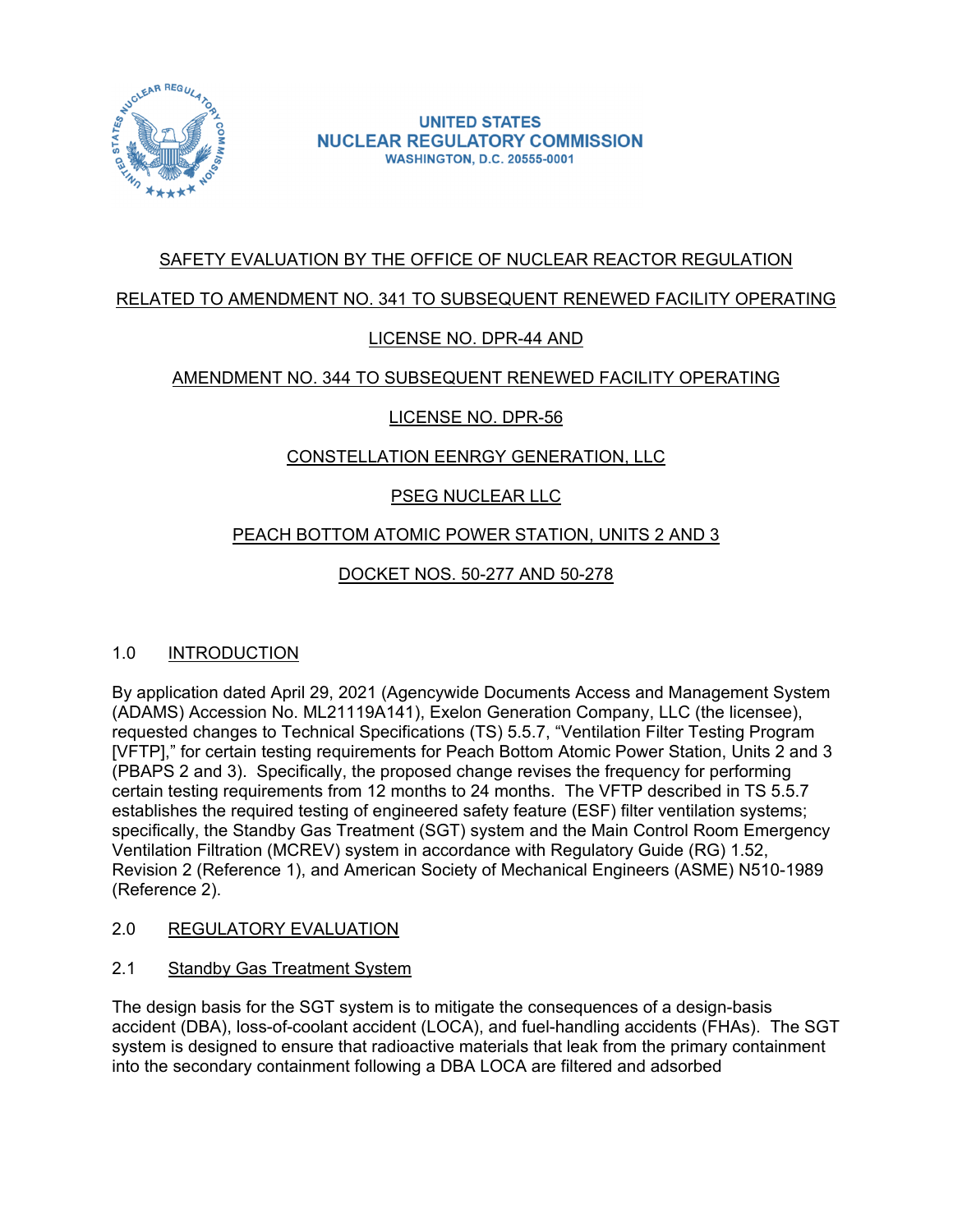prior to exhausting to the environment. For all events analyzed, the SGT system is designed to automatically initiate to reduce, via filtration and adsorption, the radioactive material released to the environment.

A single SGT system is common to both PBAPS 2 and 3 and consists of two fully redundant subsystems each with its own set of ductwork, dampers, valves, charcoal filter train, and controls. Both SGT subsystems share a common inlet plenum. This inlet plenum is connected to the reactor building and refueling floor ventilation exhaust duct for each unit and to the suppression chamber and drywell of each unit. Both SGT subsystems exhaust to the plant off-gas stack through a common exhaust duct served by three 100 percent capacity system fans.

Each charcoal filter train consists of (components listed in order of the direction of the air flow):

- a. A demister or moisture separator;
- b. An electric heater;
- c. A prefilter;
- d. A high efficiency particulate air (HEPA) filter;
- e. A charcoal adsorber; and
- f. A second HEPA filter.

The SGT system is sized such that each 100 percent capacity fan will provide a flow rate of 10,500 cubic feet per minute at 20 inches water gauge static pressure to support the control of fission product releases. The SGT system is designed to restore and maintain secondary containment at a negative pressure of 0.25 inches water gauge relative to the atmosphere following the receipt of a secondary containment isolation signal.

## 2.2 Main Control Room Emergency Ventilation Filtration System

The MCREV system provides a protected environment for the Control Room Envelope (CRE) boundary from which occupants can control the unit following an uncontrolled release of radioactivity, hazardous chemicals, or smoke. The CRE is the area that contains the spaces that the main control room occupants inhabit to control the unit during normal and accident conditions. This area encompasses the main control room and may include other non-critical areas not requiring continuous occupancy in the event of an accident. The CRE is protected during normal operation, natural events, and accident conditions. The CRE boundary is the combination of walls, floor, roof, ducting, dampers, doors, penetrations, and equipment that physically form the CRE.

The MCREV system consists of two independent and redundant high efficiency air filtration subsystems and two 100 percent capacity emergency ventilation supply fans which provide emergency treatment of outside air and a CRE boundary that limits the in-leakage of unfiltered air. Each filtration subsystem consists of a filter, an activated charcoal adsorber section, a second HEPA filter, and the associated ductwork, valves or dampers, doors, barriers, and instrumentation. Either emergency ventilation supply fan can operate in conjunction with either filtration subsystem. HEPA filters remove particulate matter which may be radioactive. The charcoal adsorbers provide a holdup period for gaseous iodine allowing time for decay. A dry gas purge is provided to each MCREV subsystem during idle periods to prevent moisture accumulation in the filters.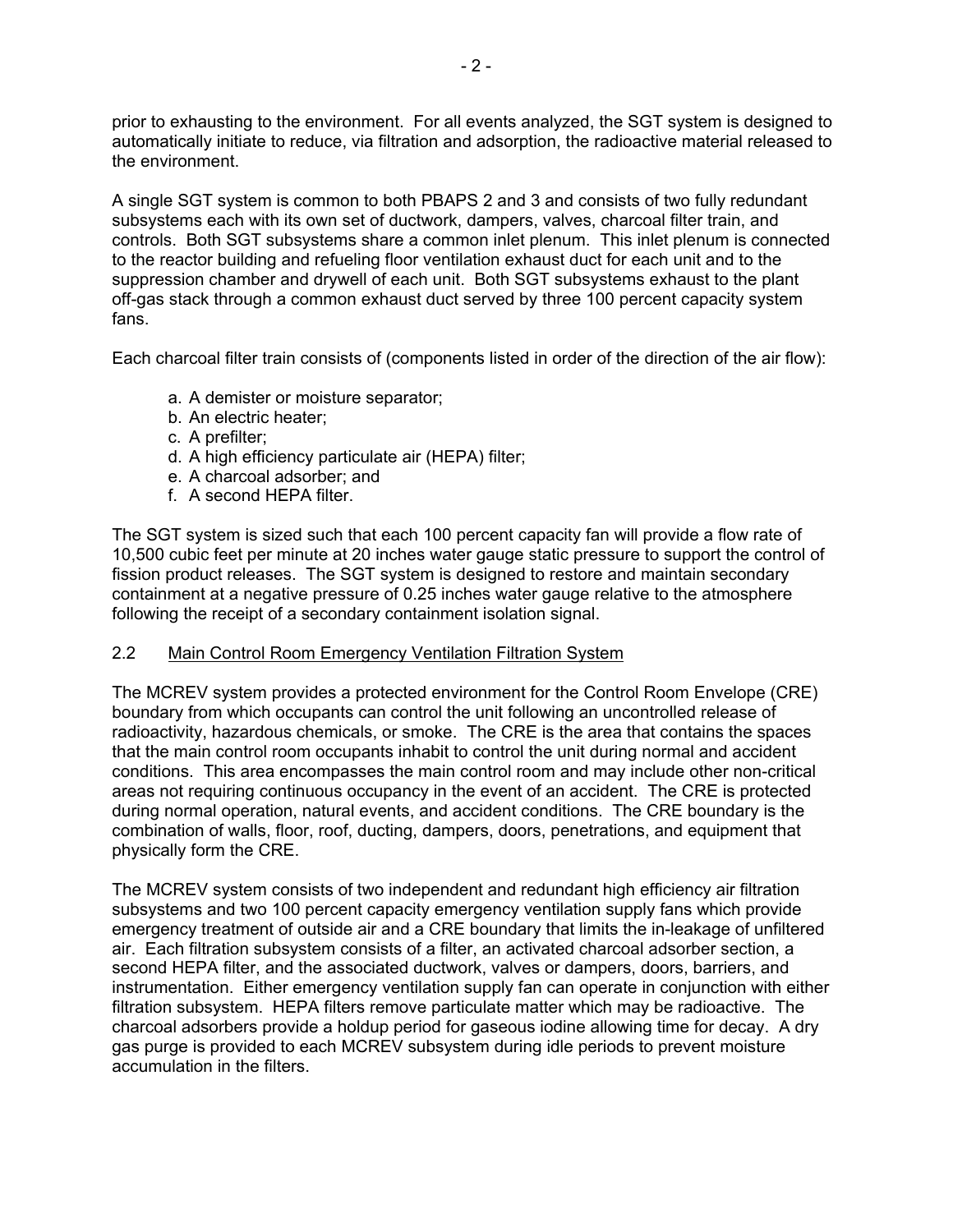The MCREV system is a standby system that is common to both PBAPS 2 and 3. The two MCREV subsystems must be operable if conditions requiring MCREV system operability exist in either PBAPS 2 and 3. Upon receipt of the initiation signal(s) (indicative of conditions that could result in radiation exposure to CRE occupants), the MCREV system automatically starts and pressurizes the CRE to minimize infiltration of contaminated air into the CRE. A system of dampers isolates the CRE along the radiological boundary and outside air, taken in at the normal ventilation intake, is passed through one of the charcoal adsorber filter subsystems for removal of airborne radioactive material. During normal control room ventilation system restoration following operation of the MCREV system, the automatic initiation function of MCREV will briefly be satisfied by operator actions and controlled procedural steps.

The operability of the CRE boundary must be maintained to ensure that the in-leakage of unfiltered air into the CRE will not exceed the in-leakage assumed in the licensing bases analyses of DBA consequences and chemical hazards to CRE occupants. Since the equipment required and the allowable in-leakage is different for radiological and chemical events, the CRE boundary distinguishes between the boundaries required for each event. The CRE and its boundaries are defined in the Control Room Envelope Habitability Program.

## 2.3 Licensee's Proposed Changes

The testing requirements for both SGT and MCREV are included in the VFTP. The testing for the SGT is governed by TS Surveillance Requirement (SR) 3.6.4.3.2 which requires the tests to be performed in accordance with the VFTP. The testing for the MCREV is governed by TS SR 3.7.4.2 which also requires the tests to be performed in accordance with the VFTP.

The April 29, 2021, license amendment request (LAR) proposes to change the testing frequency of the periodic penetration and bypass tests of the HEPA filters and charcoal absorber beds in the SGT and MCREV systems, as described in TSs 5.5.7.a, 5.5.7.b, and 5.5.7.c, from 12 months to 24 months. The penetration and bypass test requirements based on system operating time described in TSs 5.5.7.a, 5.5.7.b, and 5.5.7.c, and the remaining VFTP testing requirements are not being revised or modified under this LAR.

## 2.4 Regulatory Requirements

The regulations in Title 10 of the *Code of Federal Regulations* (10 CFR) 50.36(c)(3), state that "surveillance requirements are requirements relating to test, calibration, or inspection to assure that the necessary quality of systems and components is maintained, that facility operation will be within safety limits, and that the limiting conditions for operation will be met." 10 CFR 50.36(c)(5), "Administrative controls," require, in part, the inclusion of administrative controls in TSs that are necessary to ensure operation of the facility in a safe manner. The LAR requested a change to the administrative controls for certain testing requirements in the VFTP of the Peach Bottom TS.

## 2.5 Regulatory Guidance

RG 1.52, "Design, Inspection, and Testing Criteria for Air Filtration and Adsorption Units of Post-Accident Engineered-Safety-Feature Atmosphere Cleanup Systems in Light-Water-Cooled Nuclear Power Plants," provides an approach acceptable to the NRC staff as it applies to the design, inspection, and testing of air filtration and iodine adsorption units of ESF atmosphere cleanup systems in light-water-cooled nuclear power plants. ESF atmosphere cleanup systems are those systems that are credited in the licensee's current DBA analysis, as described in the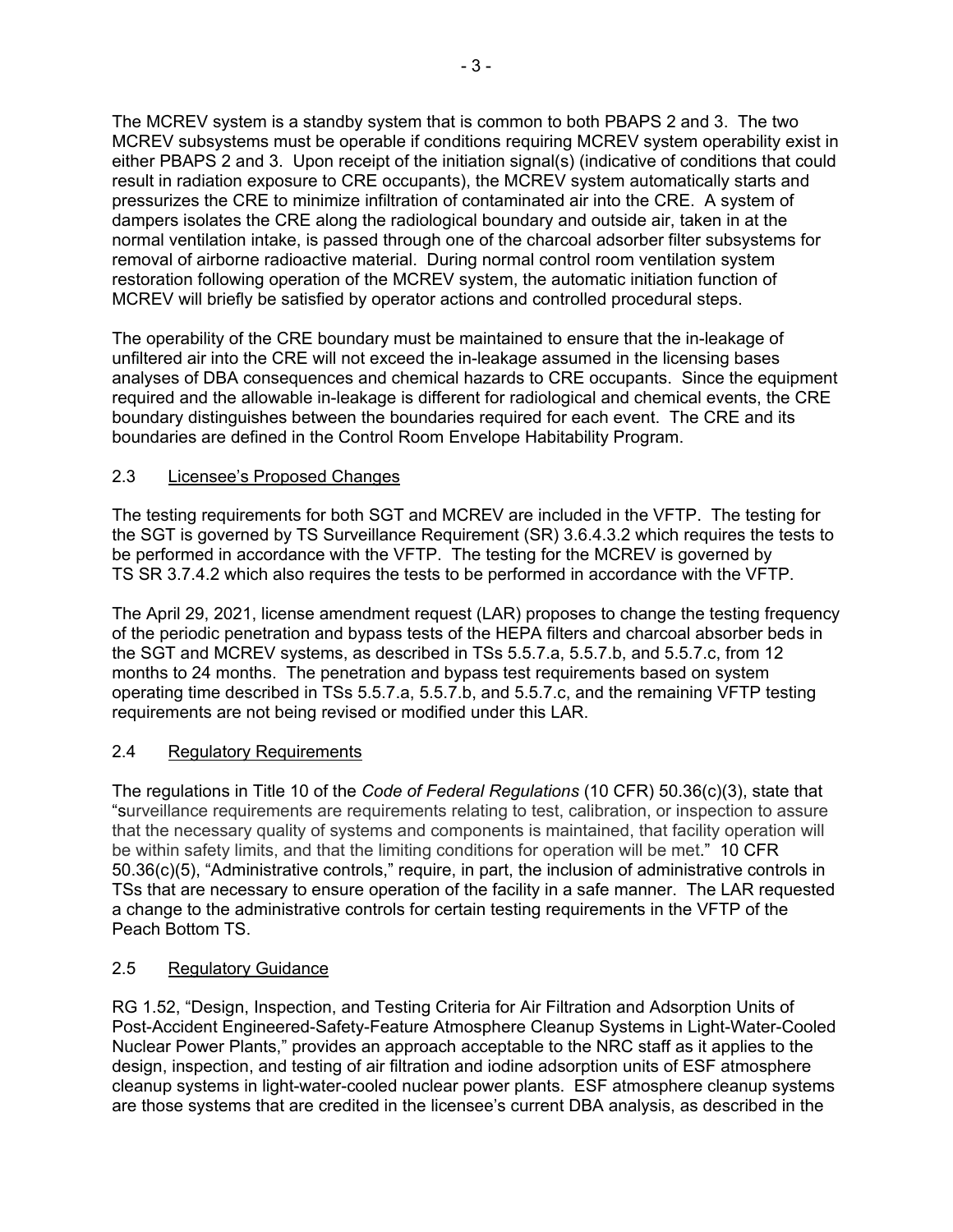safety analysis report (SAR). Peach Bottom TS 5.5.7 establishes the requirements for ESF systems in accordance with RG 1.52, Revision 2 (Reference 2). Utilization of the ESF systems bypass value of 1.0 percent has been maintained as an exception to RG 1.52, Revision 2, as previously approved in Amendment Nos. 213 and 218, and remains unchanged in this amendment request.

Generic Letter (GL) 91-04, "Changes in Technical Specification Surveillance Intervals to Accommodate a 24-Month Fuel Cycle" (Reference 3), provides guidance for changes in surveillance intervals to accommodate a 24-month fuel cycle. Peach Bottom extended certain TS surveillance requirements to 24 months as approved in Amendment Nos. 179 and 182, respectively. However, extending the applicable 12-month testing interval frequency for the SGT and MCREV systems was not specifically requested as part of that change.

NUREG-1433, "Standard Technical Specifications General Electric BWR/4 Plants" (Reference 4), contain the criteria and guidance for Improved Technical Specifications (ITS) for GE BWR/4 plants. The ITS were developed based on the criteria in the Final Commission Policy Statement on Technical Specifications Improvements for Nuclear Power Reactors, dated July 22, 1993, which was subsequently codified by changes contained in 10 CFR 50.36. Licensees were encouraged to upgrade their TSs consistent with the ITS to the extent practical. Peach Bottom upgraded to ITS as approved in Amendment Nos. 210 and 214, respectively. Other than the requested change in the testing frequency and the previously approved changes issued in Amendment Nos. 213 and 218, the VFTP requirements conform to the guidance provided in NUREG-1433.

## 3.0 TECHNICAL EVALUATION

Peach Bottom TS 5.5.7 requires testing in accordance with RG 1.52 Revision 2, "Design, Testing, and Maintenance Criteria for Post-Accident Engineered-Safety-Feature Atmosphere Cleanup System Air Filtration and Adsorption Units of Light-Water-Cooled Nuclear Power Plants" (Reference 2). RG 1.52, Revision 2, Regulatory Position C.5 states that at least once per 18 months an in-place HEPA filter Dioctyl Phthalate (DOP) penetration test should be performed for filter efficiency and that an in-place test of activated carbon adsorber filters bypass leakage with a halogenated hydrocarbon refrigerant should be performed. Regulatory Position C.6 states that at least once per 18 months a sample of the activated carbon adsorber should be laboratory tested for iodine decontamination efficiency. The 18-month frequency, as specified in RG 1.52, Revision 2, was not adopted when Peach Bottom transitioned from custom TS to ITS, since it was not desired at the time due to inefficiencies with test scheduling and seasonal limitations.

The required interval of these tests is proposed to be increased from the currently specified once every 12 months to once every 24 months, for a maximum interval of 30 months including the TS SR 3.0.2 allowed 25 percent interval extension. These tests of the ESF ventilation system filter units verify that they remain capable of providing the designed protection from airborne radionuclides.

In accordance with the GL 91-04 guidance, the licensee reviewed the applicable Peach Bottom surveillance history for the last five years. Over this time period, all required tests for fulfilling the requirements of TS 5.5.7.a, 5.5.7.b, and 5.5.7.c were completed satisfactorily. The licensee demonstrated that no failures of this TS function had occurred during the surveillance history period reviewed that could have been detected solely during periodic performance of these tests (since there were no failures of the equipment). Specifically, as shown in the table of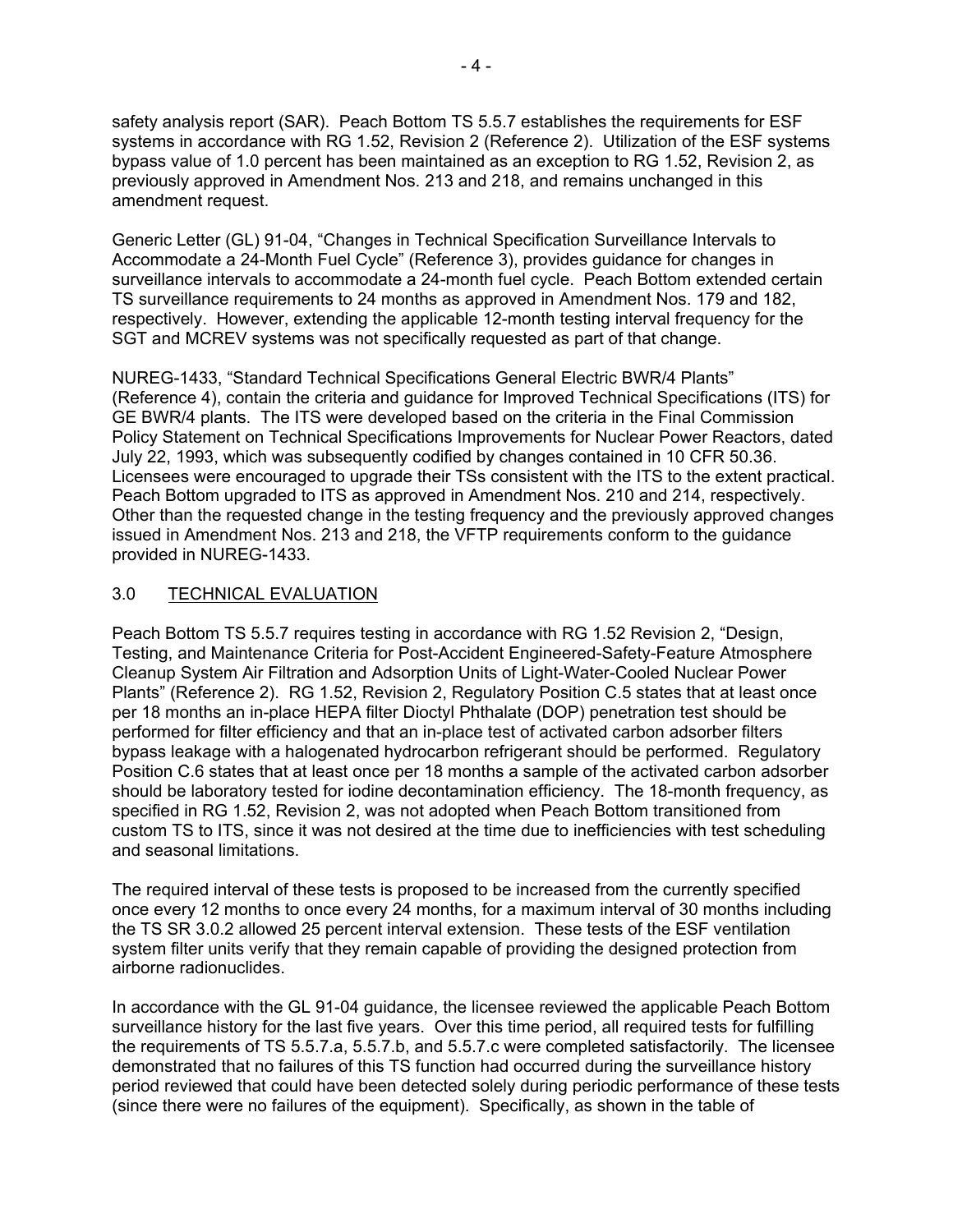penetration and filter efficiency test results for the last several years on pages 9-12 of Attachment 1 to the LAR, both trains of the SGT system and both trains of the MCREV filter system demonstrated a penetration and system bypass of < 1.0 percent for the HEPA filters, a penetration and system bypass of < 1.0 percent for the charcoal adsorber, and less than 5 percent methyl iodide penetration when tested at the conditions specified. Specifically, for MCREV filter train A, the average test results show a penetration and system bypass of 0.068 percent for the HEPA filters, a penetration and system bypass of 0.215 percent, and a 1.588 percent methyl iodide penetration. For MCREV filter train B, the average test results show a penetration and system bypass of 0.012 percent for the HEPA filters, a penetration and system bypass of 0.121 percent, and a 2.307 percent methyl iodide penetration. For SGT filter train A, the average test results show a penetration and system bypass of 0.027 percent for the HEPA filters, a penetration and system bypass of 0.3 percent, and a 0.783 percent methyl iodide penetration. For SGT filter train B, the average test results show a penetration and system bypass of < 0.01 percent for the HEPA filters, a penetration and system bypass of 0.089 percent, and a 0.59 percent methyl iodide penetration. The average remaining margin to the acceptance criteria for both trains of the SGT system and both trains of the MCREV filter system is 97 percent for the HEPA filters, 81 percent for the charcoal absorber beds, and 73 percent for the methyl iodide penetration, respectively. Therefore, the NRC staff concludes that increasing the surveillance interval will have only a minimal, if any, impact on system availability.

The licensee stated that the exception to the RG 1.52 interval is explicitly addressed in a proposed change to TS 5.5.7. TS 5.5.7 is proposed to be revised to state as follows (revised text shown underlined):

5.5.7 The VFTP shall establish the required testing of Engineered Safety Feature (ESF) filter ventilation systems.

Tests described in Specifications 5.5.7.a, 5.5.7.b, and 5.5.7.c shall be performed:

- 1) Once per 24 months for standby service or after 720 hours of system operation; and,
- 2) After each complete or partial replacement of the HEPA filter train or charcoal adsorber filter; after any structural maintenance on the system housing; and, following significant painting, fire, or chemical release in any ventilation zone communicating with the system while it is in operation.

Tests described in Specifications 5.5.7.d and 5.5.7.e shall be performed once per 24 months.

The licensee also states that the ventilation filter (HEPA and charcoal) testing will continue to be performed in accordance with the other frequencies specified in RG 1.52, specifically: (1) on initial installation and (2) following painting, fire, or chemical release in any ventilation zone communicating with the system. Additionally, RG 1.52 requires that a sample of the charcoal adsorber be removed and tested after each 720 hours of system operation, and that an in-place charcoal test be performed following removal of these samples if the integrity of the adsorber section was affected. The licensee clarified that the proposed amendment request will not change the commitment to perform the above tests.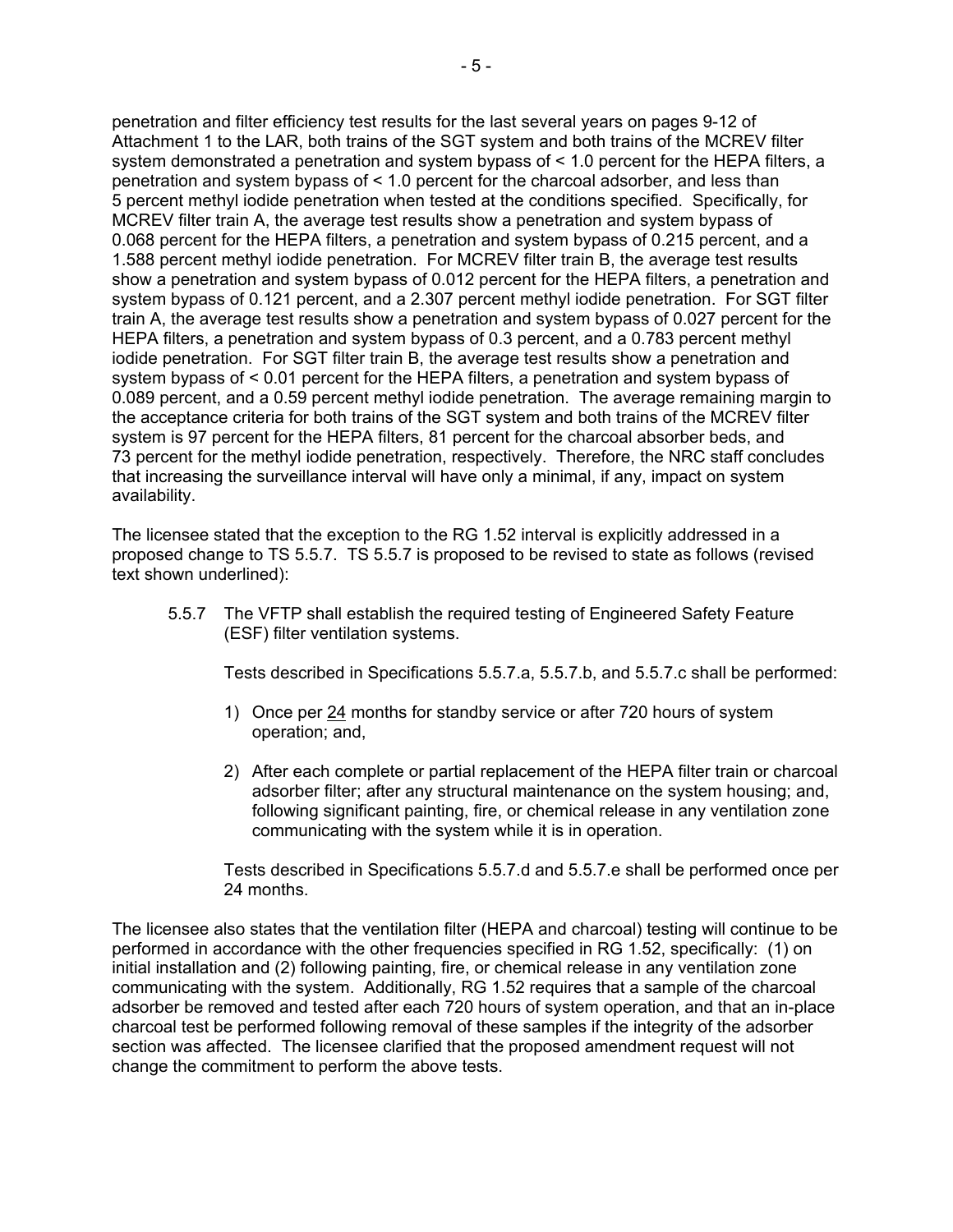The NRC staff reviewed the proposed change to TS 5.5.7 and the licensee's justification for the change. The NRC staff determined that, since there have been no failures of the surveillance requirements associated with TS 5.5.7.a, 5.5.7.b, and 5.5.7.c, and based on the substantial amount of remaining margin to the acceptance criteria from the test results over the past few years, the impact on plant safety, if any, is small. In addition, in Revision 3 of RG 1.52 (Reference 5), the general acceptability of this longer testing interval was recognized with the change in the recommended frequency to at least once each 24 months. Therefore, the NRC staff concludes that increasing the frequency to 24 months for the above TSs by amending TS 5.5.7 as proposed is acceptable based on: (1) consistency with the guidance provided in the GL 91-04, (2) historical plant maintenance and surveillance data supporting the conclusion, and (3) that the assumptions in the plant licensing basis would not be invalidated as a result of this revision. SRs 3.6.4.3.2 and 3.7.3.2 do not require any wording changes because they require testing in accordance with the VFTP and do not identify any frequency or performance interval.

# 4.0 STATE CONSULTATION

In accordance with the Commission's regulations, the Pennsylvania State official was notified of the proposed issuance of the amendments on February 7, 2022. The State official had no comments.

## 5.0 ENVIRONMENTAL CONSIDERATION

The amendments change a requirement with respect to installation or use of a facility component located within the restricted area as defined in 10 CFR Part 20. The NRC staff has determined that the amendments involve no significant increase in the amounts, and no significant change in the types, of any effluents that may be released offsite, and that there is no significant increase in individual or cumulative occupational radiation exposure. The Commission has previously issued a proposed finding that the amendments involve no significant hazards consideration, and there has been no public comment on such finding (86 FR 50194). Accordingly, the amendments meet the eligibility criteria for categorical exclusion set forth in 10 CFR 51.22(c)(9). Pursuant to 10 CFR 51.22(b), no environmental impact statement or environmental assessment need be prepared in connection with the issuance of the amendments.

## 6.0 CONCLUSION

The Commission has concluded, based on the considerations discussed above, that: (1) there is reasonable assurance that the health and safety of the public will not be endangered by operation in the proposed manner, (2) there is reasonable assurance that such activities will be conducted in compliance with the Commission's regulations, and (3) the issuance of the amendment will not be inimical to the common defense and security or to the health and safety of the public.

## 7.0 REFERENCES

- 1. Regulatory Guide 1.52, Revision 2, "Design, Testing, and Maintenance Criteria Post Accident Engineered Safety-Feature Atmospheric Cleanup System Air Filtration and Adsorption Units for Light-Water-Cooled Nuclear Power Plants," dated March 1978.
- 2. American Society of Mechanical Engineers (ASME) N510-1989, "Testing of Nuclear Air-Cleaning Systems," dated December 1989.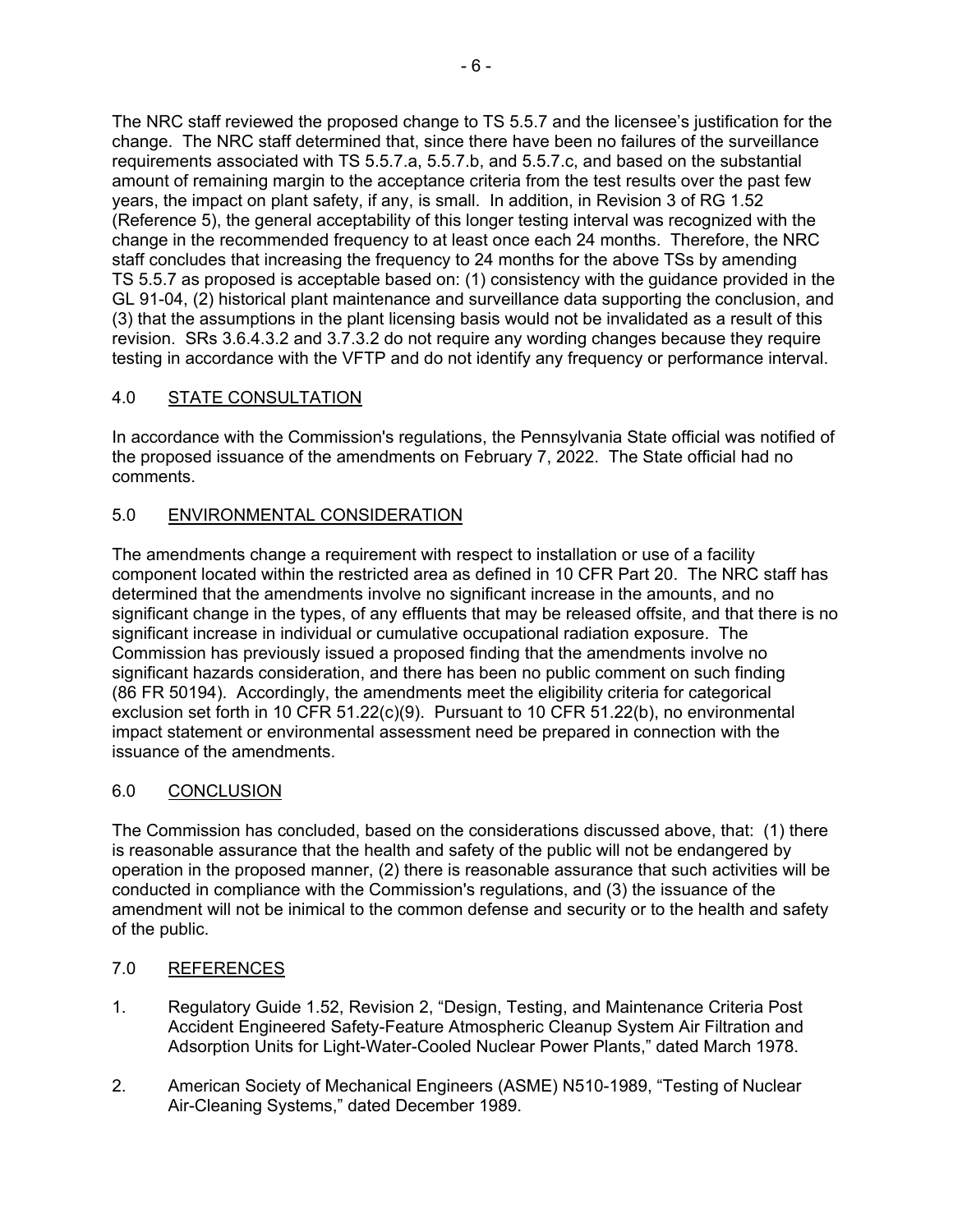- 3. Generic Letter (GL) 91-04, "Changes in Technical Specification Surveillance Intervals to Accommodate a 24-Month Fuel Cycle," dated April 2, 1991.
- 4. NUREG-1433, Revision 4, "Standard Technical Specifications General Electric BWR/4 Plants," dated April 2012.
- 5. Regulatory Guide 1.52, Revision 3, "Design, Testing, and Maintenance Criteria Post-Accident Engineered Safety-Feature Atmospheric Cleanup System Air Filtration and Adsorption Units for Light-Water-Cooled Nuclear Power Plants," dated June 2001.

Principal Contributor: B. Lee, NRR

Date: February 14, 2022